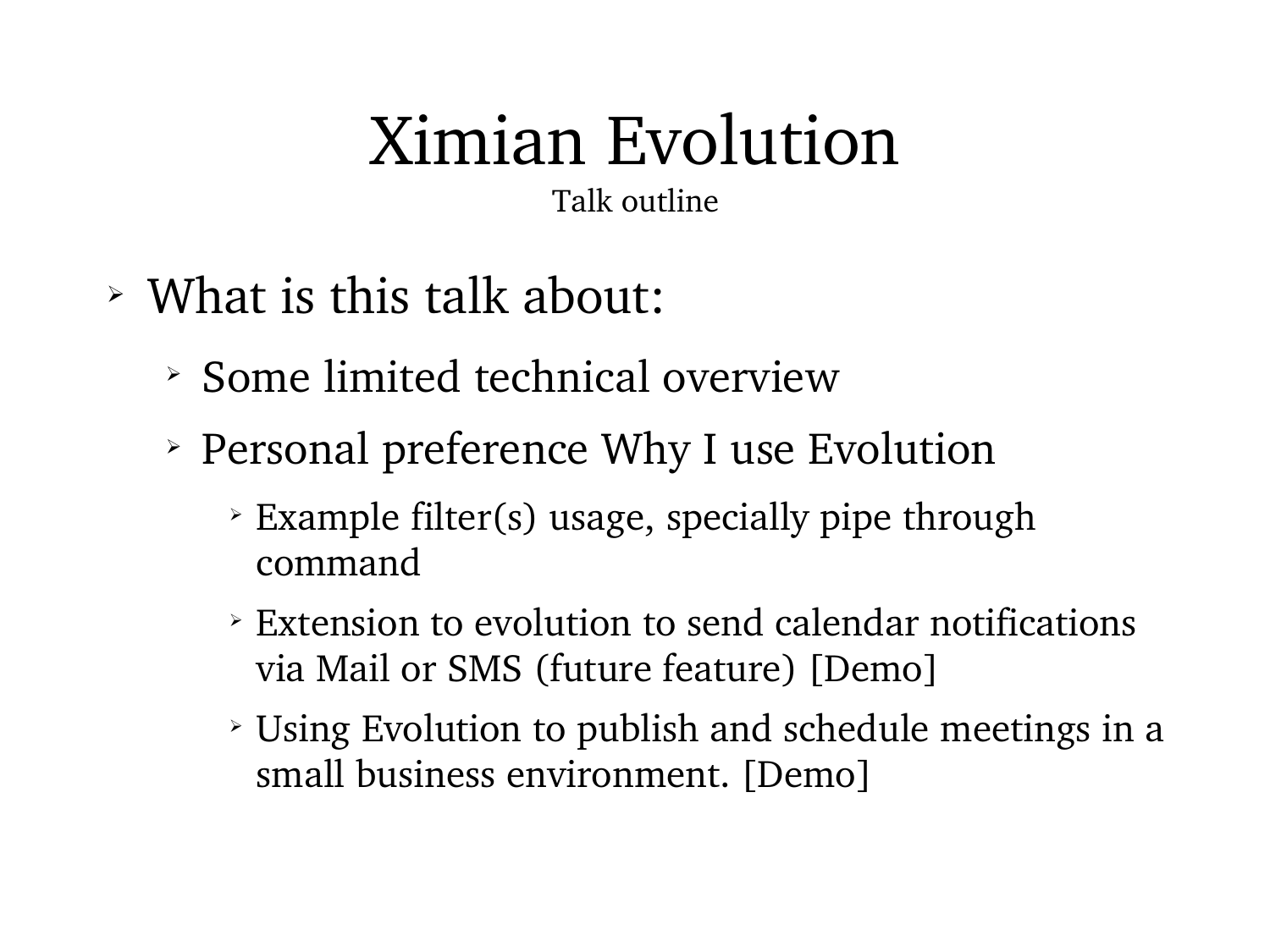#### Limited tech overview

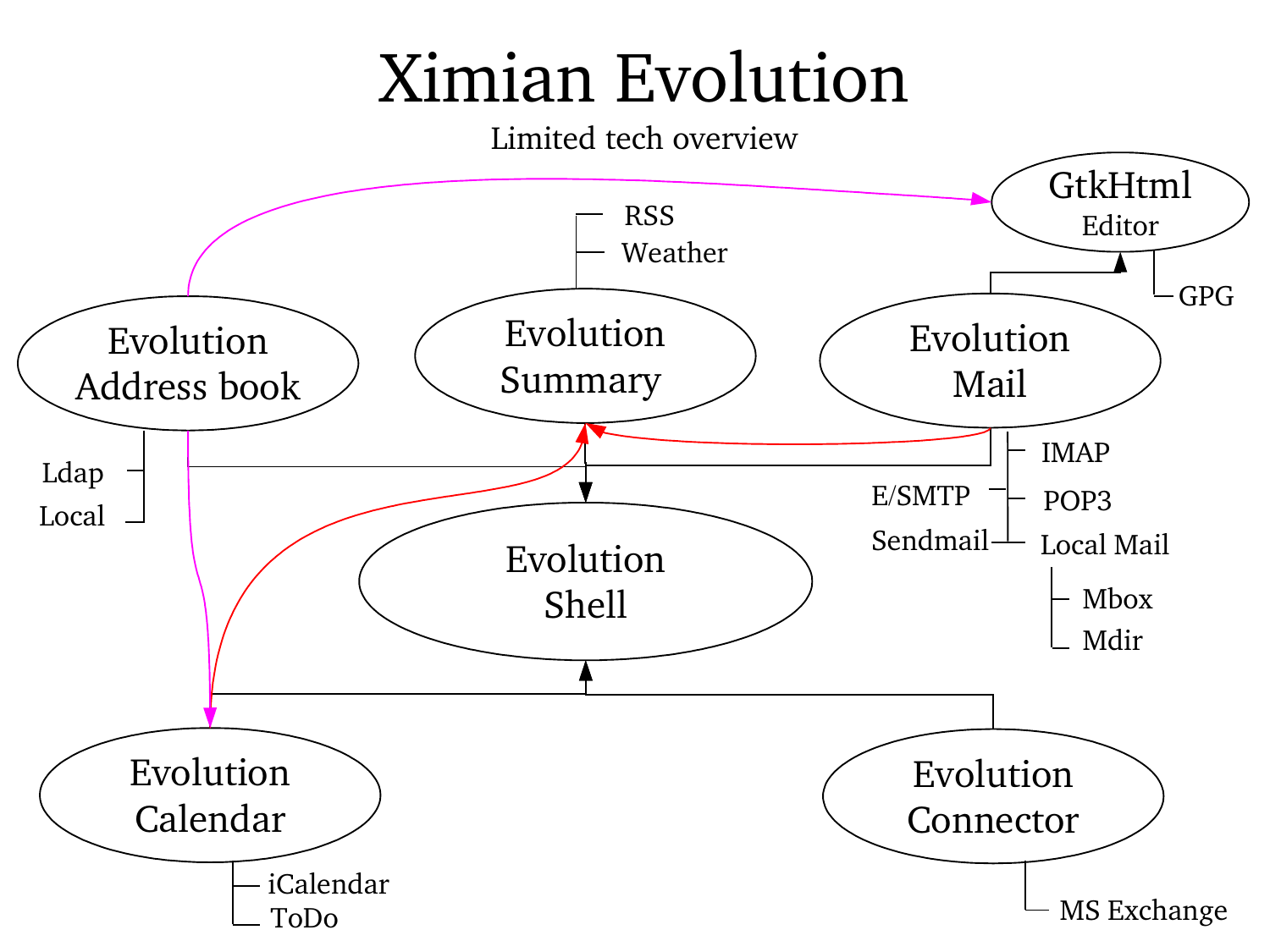Personal Preference

- ➢ Why I use Evolution
	- ➢ Unix was designed to do the work, instead of the more common design goal of making it easier to work with the computer.
	- ➢ Evolution provides a good compromise for a tool which integrates different tools into one GUI.
	- ➢ GPL software can write extension
	- ➢ Multiple language spell checker.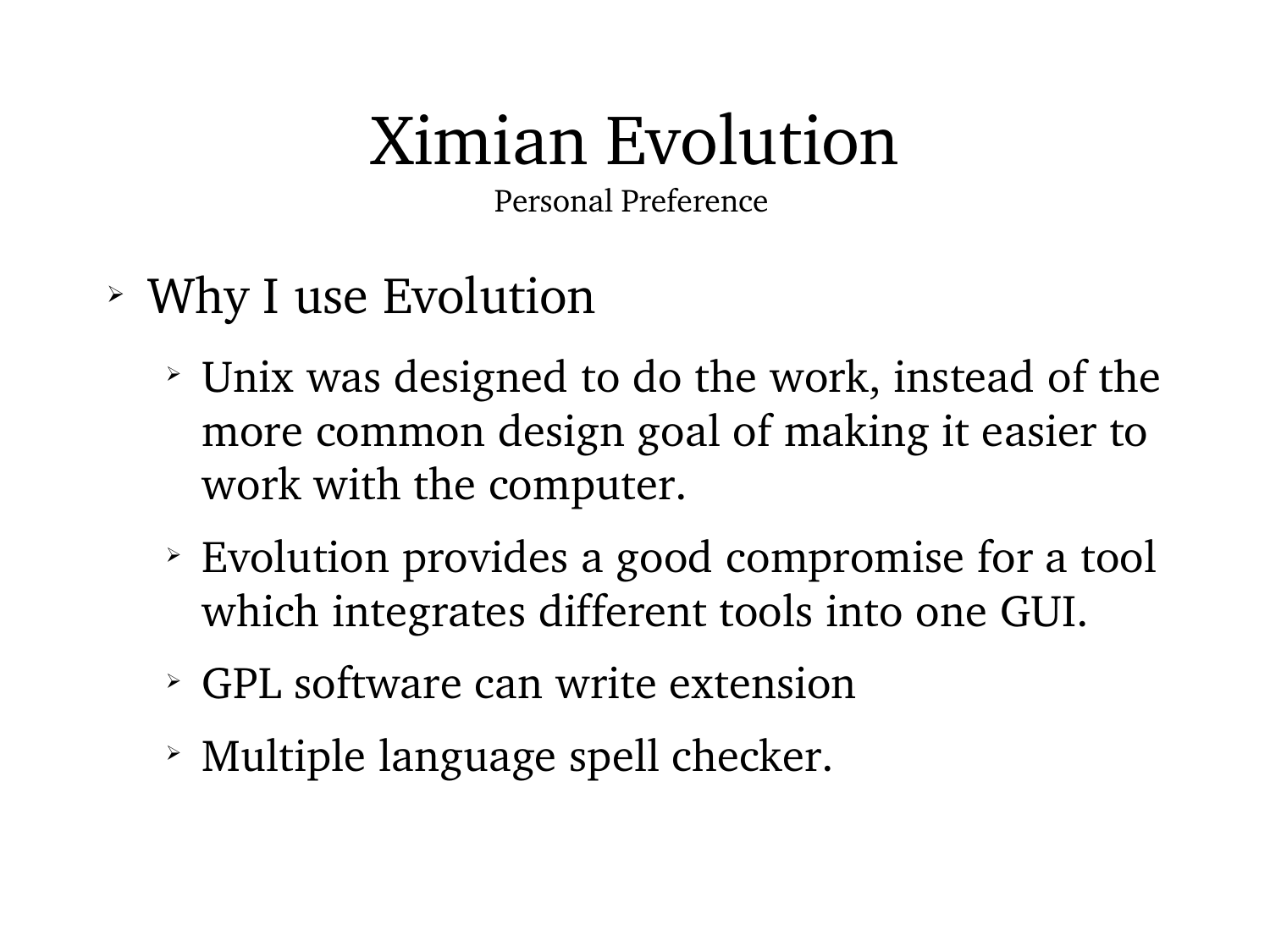Example filter(s) usage

- ➢ Mail Filter rules
	- ➢ Filter by header(s) / text (including regex)
	- ➢ Pipe through shell command
		- ➢ Use with spam filter of your choice
		- ➢ Use to read mail via TTS (Text to Speech) Vision impaired or parents
		- ➢ Change behavior of system when you are away Check if screensaver is active, send notification to cell phone if urgent mail arrives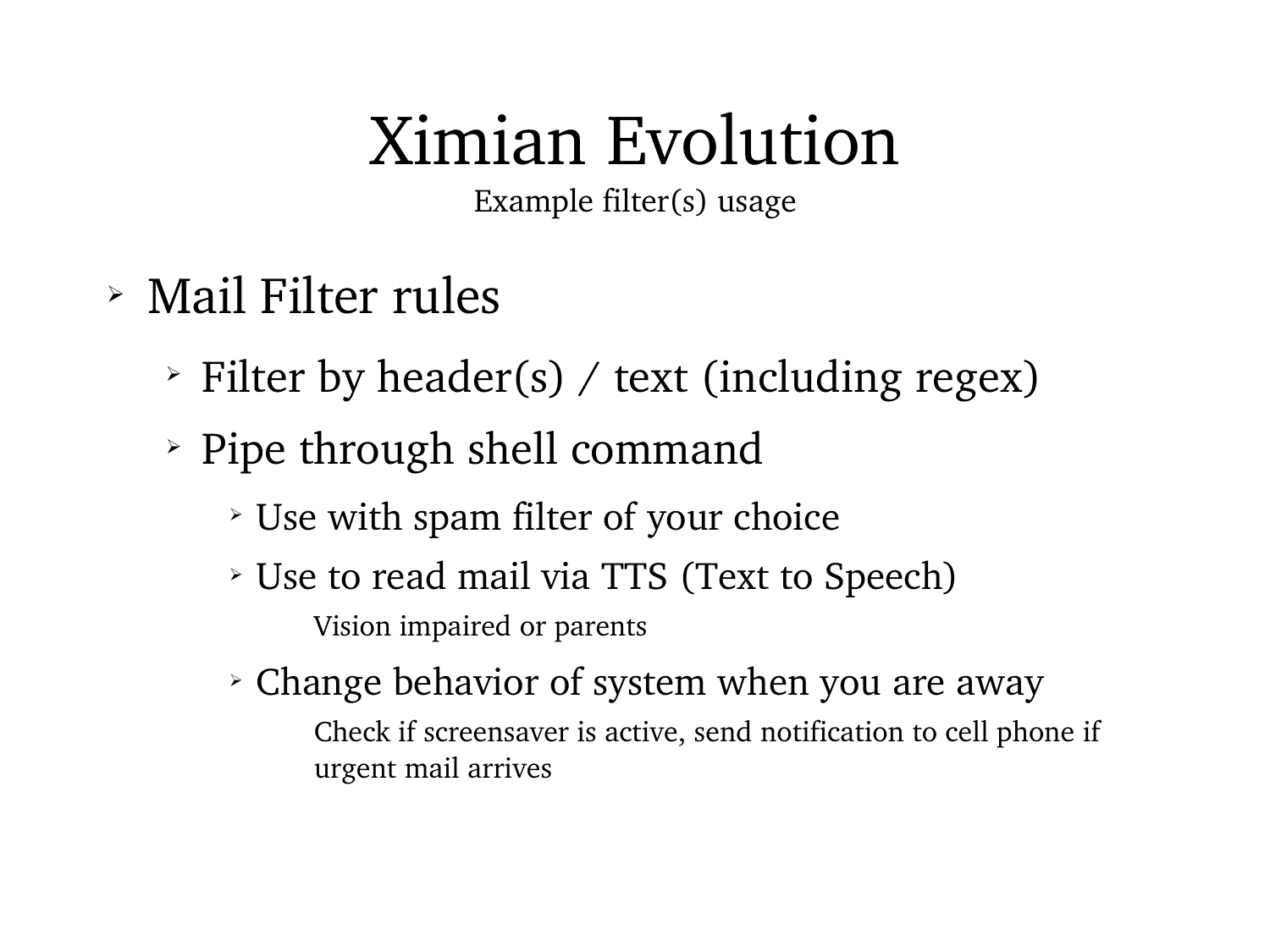Demo <Calendar send mail notification>

 $\blacktriangleright$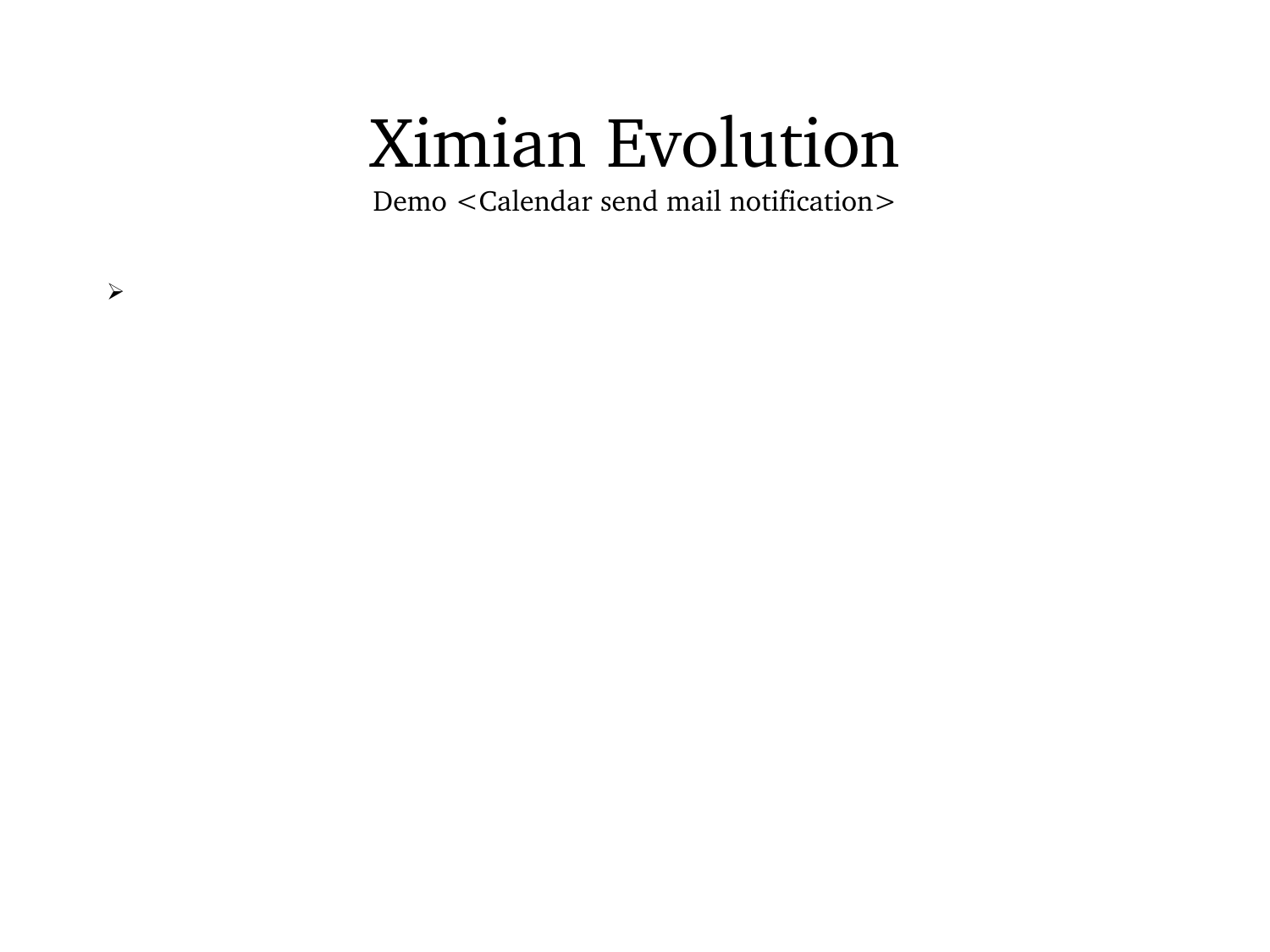Publish/schedule meeting time(s)

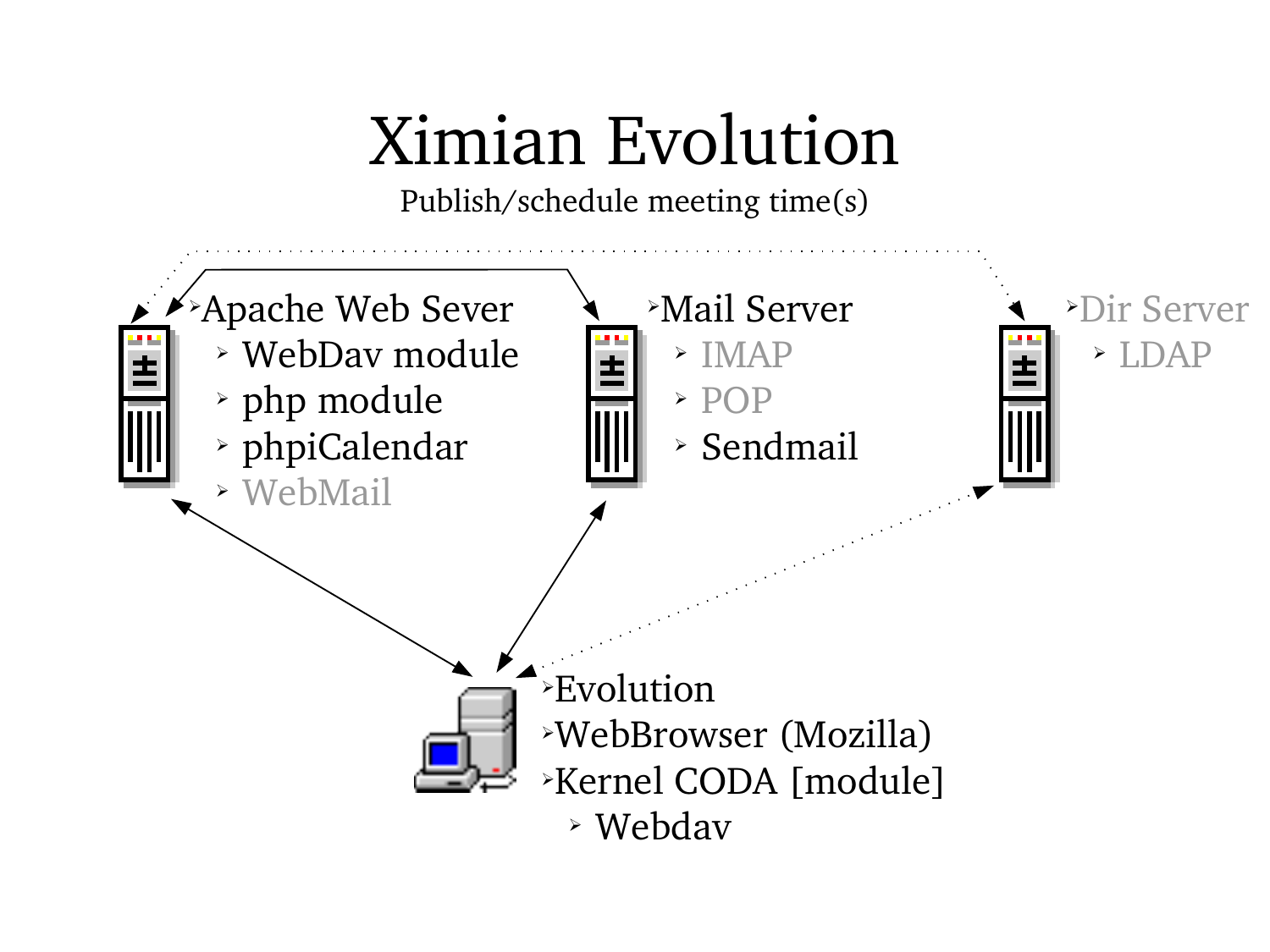Publish/schedule meeting time(s)

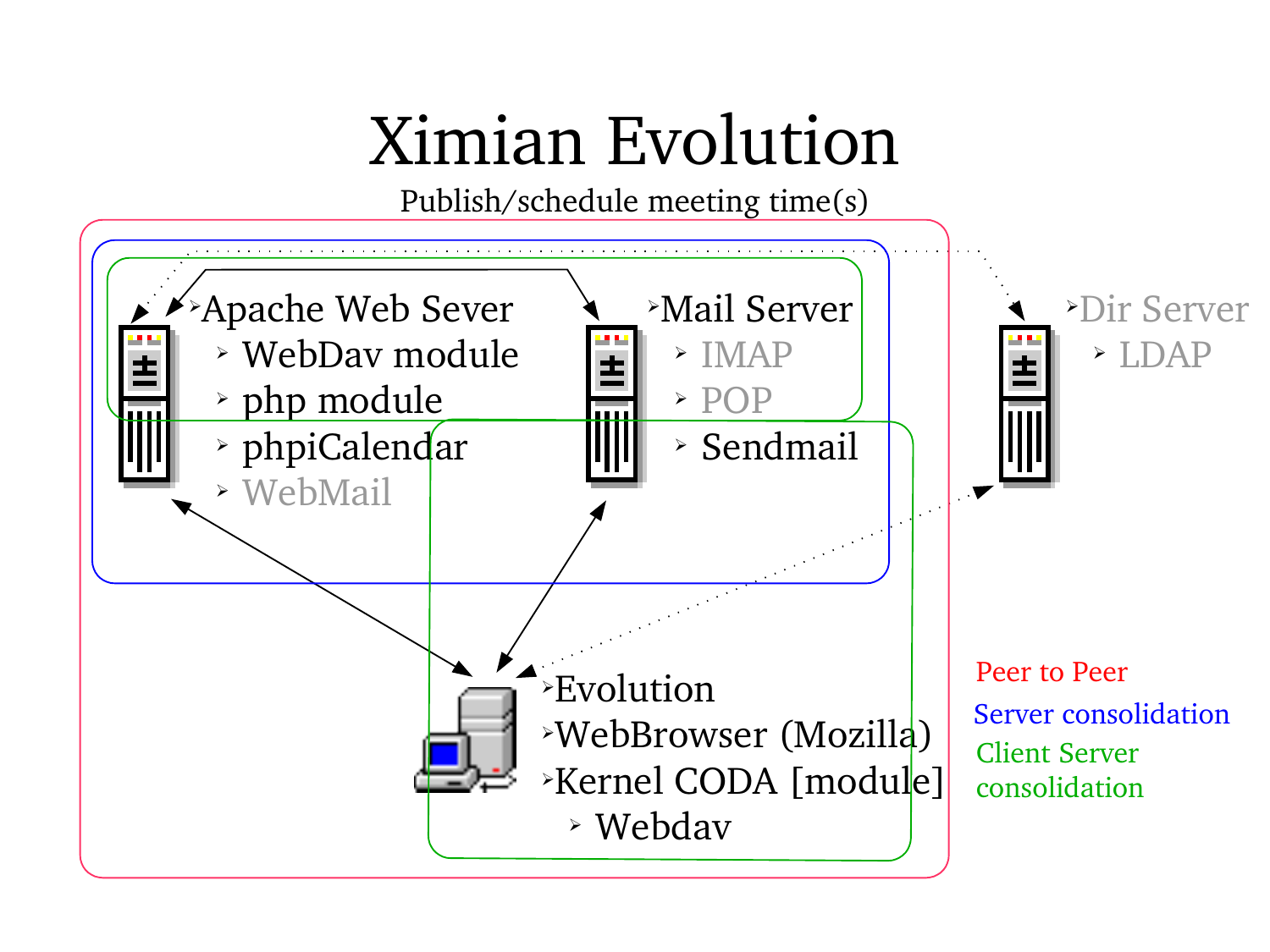Outlook Meeting

| Celendar                                       |                                                                            |              |     |                                  | May 10, 2000 66                                                         |
|------------------------------------------------|----------------------------------------------------------------------------|--------------|-----|----------------------------------|-------------------------------------------------------------------------|
|                                                | ш                                                                          |              | -11 |                                  | June 2003                                                               |
| anta<br>Mil sudwdaw - Meeting                  |                                                                            |              |     |                                  | $ \boxed{0}$ $\times$ $\boxed{y}$ $1$ $\times$ $1$ $\times$ $\boxed{3}$ |
| Elic Edit (209) (most Formal Cools Actions Ebp |                                                                            |              |     |                                  | 1 2 3 4 3 5 7<br>211 H E E H                                            |
| → 图 R, Oncurrence × 2                          |                                                                            |              |     |                                  | 1 10 17 10 17 20 21                                                     |
| sapartment   etterdopevalability   caline      |                                                                            |              |     |                                  | 23 24 25 25 27 25                                                       |
| F. Show abstract availablicy.                  |                                                                            |              |     |                                  | $C_2$ , $C_3$<br>$\pm$ 5 11 11 12                                       |
| Contententation                                | 10:00 11:00 12:00 1 00 2:00 3:00 4:00 5:00 3 00 7 00 8:00 9:00 10:00 11 00 |              |     | Wednesday, Max.<br>LiCO 2:00 3:0 |                                                                         |
| Alamares.                                      |                                                                            |              |     |                                  | ⊯a                                                                      |
| Shock broad Shock                              |                                                                            |              |     |                                  |                                                                         |
| Elteracklikuommeter.                           |                                                                            |              |     |                                  |                                                                         |
| checham të addantendar                         |                                                                            |              |     |                                  |                                                                         |
|                                                |                                                                            |              |     |                                  |                                                                         |
|                                                |                                                                            |              |     |                                  |                                                                         |
|                                                |                                                                            |              |     |                                  |                                                                         |
|                                                |                                                                            |              |     |                                  |                                                                         |
|                                                |                                                                            |              |     |                                  |                                                                         |
|                                                |                                                                            |              |     |                                  |                                                                         |
|                                                |                                                                            |              |     |                                  |                                                                         |
|                                                | $\bullet$                                                                  |              |     |                                  |                                                                         |
|                                                |                                                                            |              |     |                                  |                                                                         |
| increating. Extras will                        | Tontative <b>E</b> Eusy                                                    | Out office   |     |                                  |                                                                         |
| Mooding stagt time True E/18/03                | $= 12:00$ FM                                                               | Y SC ALCHBOY |     |                                  |                                                                         |
|                                                |                                                                            |              |     |                                  |                                                                         |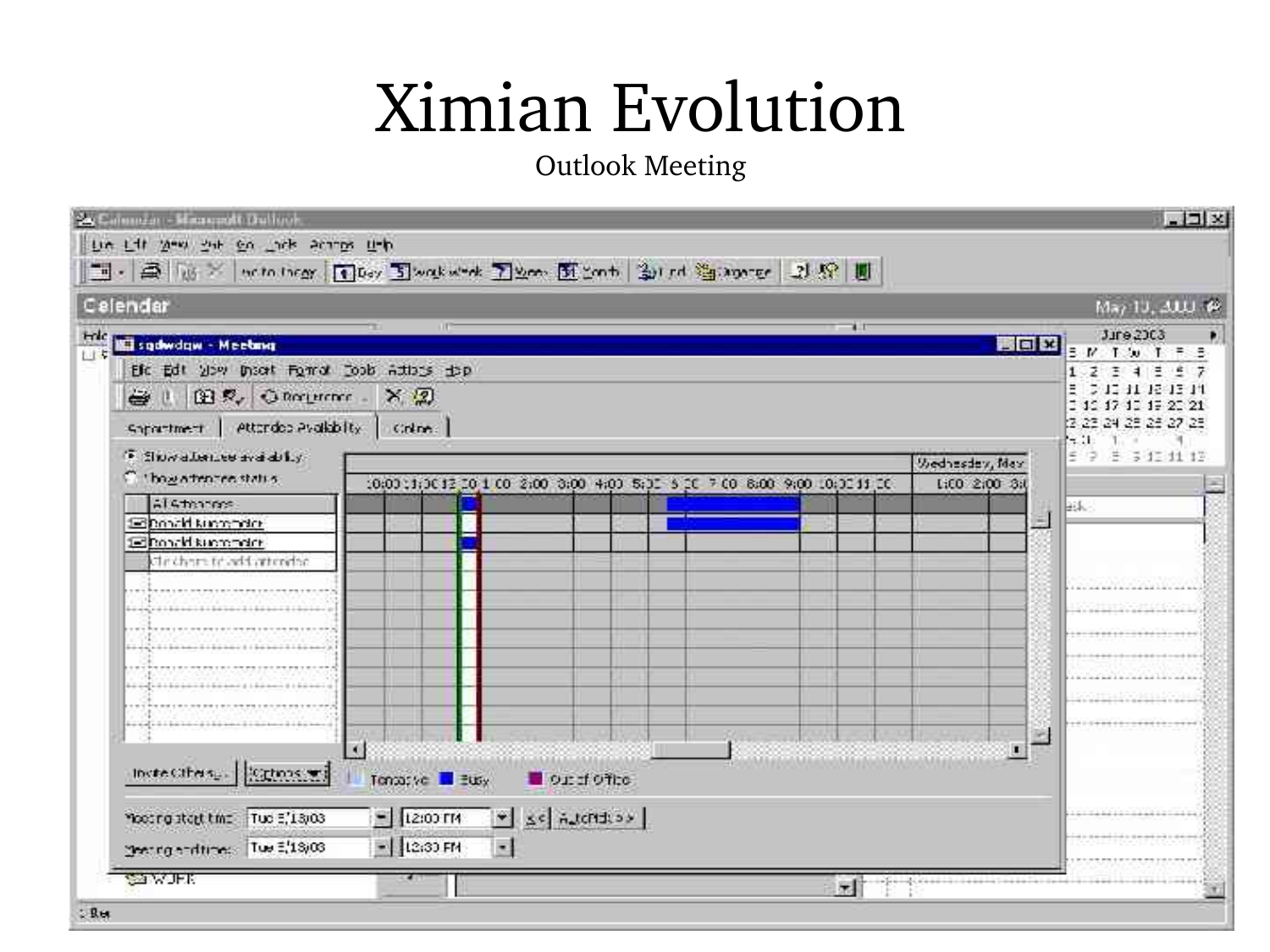#### Evolution Meeting

| messa, in Machini<br>– <del>ng</del> Salawan<br>Аррошінски - Мозновик<br>$-7.8$<br>The first Read<br>Eile Attines<br>$\mathbb{Z} \times \mathbb{Z} \times \mathbb{Z}$<br>La Banca and Distributed Labor Contract of Changes<br>$\gamma$ T $\gamma$ = t = $\alpha$<br>5, 6, 7, 0, 8, 10, 11<br>Acreminent Farmest Facurie at Ethetcing Vostoc-<br>15 50 ZI 22 ZO<br>26 26 23 EU SI<br><u>'uu, jiu, j2u, i3u, isu, i5u, i6u iftu i8tu i3tuta aja jata ja</u> eli<br>(3, 1)<br><b>CRIMMOR</b><br>$-412$<br><b>Stripper</b><br>terrate Sypremotel. June in challen Historical<br>Serings<br>₩.<br>rensterekuelerne e. Hindistal Hieleds<br>Design acct a 158 4<br>C-BB E-BERTH DECLAR BASE GREENLAND<br>Франс это<br>Evlop appeare<br>note the person of<br>Sentren Passpic<br>Charge program.<br>Ceremische Versu<br>India Direis<br><b>Controlled to the Second State</b><br>Ciric se<br>United.<br><b>Calle</b> Office<br>$-30$<br>State and government [06/12/2003]<br>4 200<br>$\mathcal{L}$<br>五山社出<br>$\mathbf{y}_{\Delta_{\mathrm{max}}}$<br>$\mathcal{L}^{\times}$ | ③ Mary - 朗Sut 1/200 ct 画窗 幸 奇 峰   ● 0.5  □ PLx  □% * ※ * 三 34m       Minut |                |
|-------------------------------------------------------------------------------------------------------------------------------------------------------------------------------------------------------------------------------------------------------------------------------------------------------------------------------------------------------------------------------------------------------------------------------------------------------------------------------------------------------------------------------------------------------------------------------------------------------------------------------------------------------------------------------------------------------------------------------------------------------------------------------------------------------------------------------------------------------------------------------------------------------------------------------------------------------------------------------------------------------------------------------------------------------------------------|----------------------------------------------------------------------------|----------------|
|                                                                                                                                                                                                                                                                                                                                                                                                                                                                                                                                                                                                                                                                                                                                                                                                                                                                                                                                                                                                                                                                         |                                                                            |                |
|                                                                                                                                                                                                                                                                                                                                                                                                                                                                                                                                                                                                                                                                                                                                                                                                                                                                                                                                                                                                                                                                         |                                                                            |                |
|                                                                                                                                                                                                                                                                                                                                                                                                                                                                                                                                                                                                                                                                                                                                                                                                                                                                                                                                                                                                                                                                         |                                                                            | $\blacksquare$ |
|                                                                                                                                                                                                                                                                                                                                                                                                                                                                                                                                                                                                                                                                                                                                                                                                                                                                                                                                                                                                                                                                         |                                                                            |                |
|                                                                                                                                                                                                                                                                                                                                                                                                                                                                                                                                                                                                                                                                                                                                                                                                                                                                                                                                                                                                                                                                         |                                                                            |                |
|                                                                                                                                                                                                                                                                                                                                                                                                                                                                                                                                                                                                                                                                                                                                                                                                                                                                                                                                                                                                                                                                         |                                                                            |                |
|                                                                                                                                                                                                                                                                                                                                                                                                                                                                                                                                                                                                                                                                                                                                                                                                                                                                                                                                                                                                                                                                         |                                                                            |                |
|                                                                                                                                                                                                                                                                                                                                                                                                                                                                                                                                                                                                                                                                                                                                                                                                                                                                                                                                                                                                                                                                         |                                                                            |                |
|                                                                                                                                                                                                                                                                                                                                                                                                                                                                                                                                                                                                                                                                                                                                                                                                                                                                                                                                                                                                                                                                         |                                                                            |                |
|                                                                                                                                                                                                                                                                                                                                                                                                                                                                                                                                                                                                                                                                                                                                                                                                                                                                                                                                                                                                                                                                         |                                                                            |                |
|                                                                                                                                                                                                                                                                                                                                                                                                                                                                                                                                                                                                                                                                                                                                                                                                                                                                                                                                                                                                                                                                         |                                                                            |                |
|                                                                                                                                                                                                                                                                                                                                                                                                                                                                                                                                                                                                                                                                                                                                                                                                                                                                                                                                                                                                                                                                         |                                                                            |                |
|                                                                                                                                                                                                                                                                                                                                                                                                                                                                                                                                                                                                                                                                                                                                                                                                                                                                                                                                                                                                                                                                         |                                                                            |                |
|                                                                                                                                                                                                                                                                                                                                                                                                                                                                                                                                                                                                                                                                                                                                                                                                                                                                                                                                                                                                                                                                         |                                                                            |                |
|                                                                                                                                                                                                                                                                                                                                                                                                                                                                                                                                                                                                                                                                                                                                                                                                                                                                                                                                                                                                                                                                         |                                                                            |                |
|                                                                                                                                                                                                                                                                                                                                                                                                                                                                                                                                                                                                                                                                                                                                                                                                                                                                                                                                                                                                                                                                         |                                                                            |                |
|                                                                                                                                                                                                                                                                                                                                                                                                                                                                                                                                                                                                                                                                                                                                                                                                                                                                                                                                                                                                                                                                         |                                                                            |                |
|                                                                                                                                                                                                                                                                                                                                                                                                                                                                                                                                                                                                                                                                                                                                                                                                                                                                                                                                                                                                                                                                         |                                                                            |                |
|                                                                                                                                                                                                                                                                                                                                                                                                                                                                                                                                                                                                                                                                                                                                                                                                                                                                                                                                                                                                                                                                         | Vecungentne 0541,2000<br>$\sqrt{25}$                                       |                |